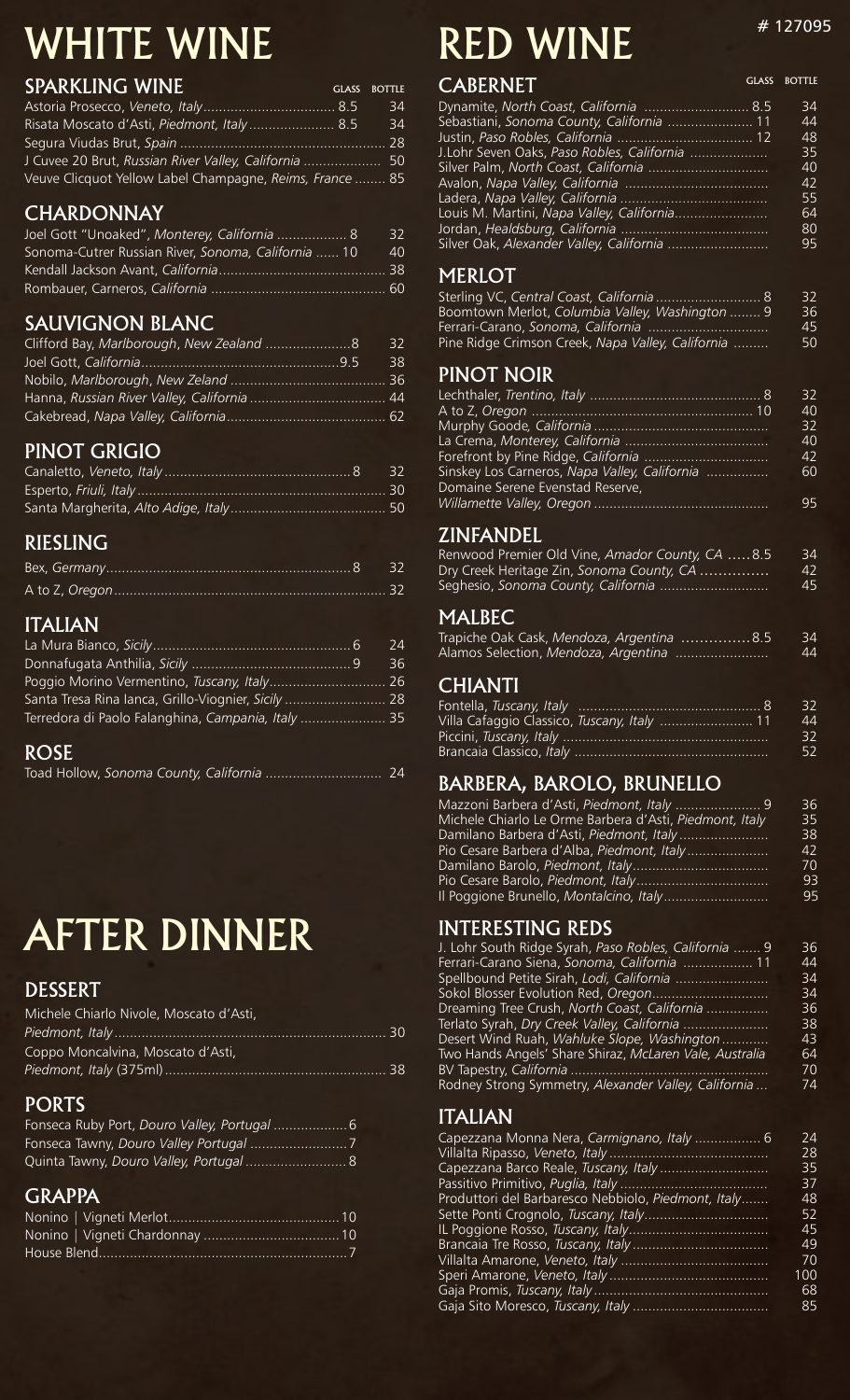

### TAP

### BOTTLE

|                                       | 5.50 |
|---------------------------------------|------|
|                                       |      |
|                                       | 5.50 |
|                                       | 4.50 |
|                                       | 4.50 |
|                                       | 4.50 |
|                                       | 5.50 |
|                                       | 5.75 |
|                                       | 5.50 |
|                                       | 4.50 |
|                                       | 5.50 |
|                                       | 5.50 |
| Samuel Smith's Oatmeal Stout, England | 7.50 |
|                                       | 5.50 |
|                                       |      |

# BEER COCKTAILS

MOJITO "LIMONATA" Bacardi Rum, San Pellegrino Limonata, Fresh Mint, and Fresh Squeezed Lime Juice 9.50

ESPRESSO MARTINI Godiva Chocolate, Stoli Vanilla, Baileys, and Angelo's Espresso 9.50

RASPBERRY LEMON FRIZZANTE Stoli Razz, Astoria Lounge Prosecco, San Pellegrino Limonata, Raspberry Puree, and a Lemon Twist 9

MAKER'S MANHATTAN Maker's Mark, Cocchi Italian Sweet Vermouth, Fee Brothers Bitters, and Luxardo Brandied Cherries 9.50

## ITALIAN MARGARITA

Jose Cuervo, Triple Sec, and Sweet and Sour with an Amaretto di Saronno Float 9.50

### **CELEBRATION**

Aviv 613 Vodka, St. Germain and Astoria Lounge Prosecco with a Lemon Twist 9.50

FRENCH 75 Hendrick's Gin, Astoria Lounge Prosecco, Fresh Squeezed Lemon Juice, and Sugar 9.50

# APPETIZERS

### **BRUSCHETTA**

Warm Roma tomatoes and fresh basil tossed in olive oil, served on garlic crostini 7.99

### MEDITERRANEAN ARTICHOKE DIP

Sun-dried tomatoes, artichoke hearts, red and green peppers baked into a creamy cheese dip. Served with piadina 9.99

### MOZZARELLA CAPRESE

Fresh mozzarella, tomatoes and basil drizzled with extra virgin olive oil and balsamic vinegar 9.99

### CALAMARI

Tender squid rings dusted with seasoned semolina flour and lightly fried, served with a side of lemon aioli 11.99

### MUSSELS ALLA PESCATORE

Steamed in white wine and red pescatore seafood sauce with Roma tomatoes, garlic and chopped basil. Served with garlic Parisian crostini 10.99

### SHRIMP AGLIO E OGLIO

Tender shrimp baked in aglio e oglio sauce with toasted Italian **bread** 11.99

### MARGHERITA PIZZA

Fresh mozzarella and tomato sauce with basil on our homemade crust 10.99

### SHRIMP & ARTICHOKE PIZZA

Baby shrimp, artichokes, mozzarella and pesto cream sauce on our homemade crust 11.99

### MEDITERRANEAN PIZZA

Roasted red peppers, Kalamata olives, artichoke hearts, sun-dried tomatoes with diced tomato sauce on our homemade crust 10.99

### SAUSAGE PIZZA

Our house honey fennel Italian sausage with mozzarella on our homemade crust 10.99

### SEARED AHI TUNA

Pan seared with our signature 12-pepper spice blend. Served chilled with organic greens and a sweet and spicy orange sauce 10.99

Consuming raw or undercooked meat, poultry, fish, shellfish or eggs may increase your risk of foodborne illnesses. We reserve the right to refuse service. *An 18% gratuity will be added to all parties of 10 or more.*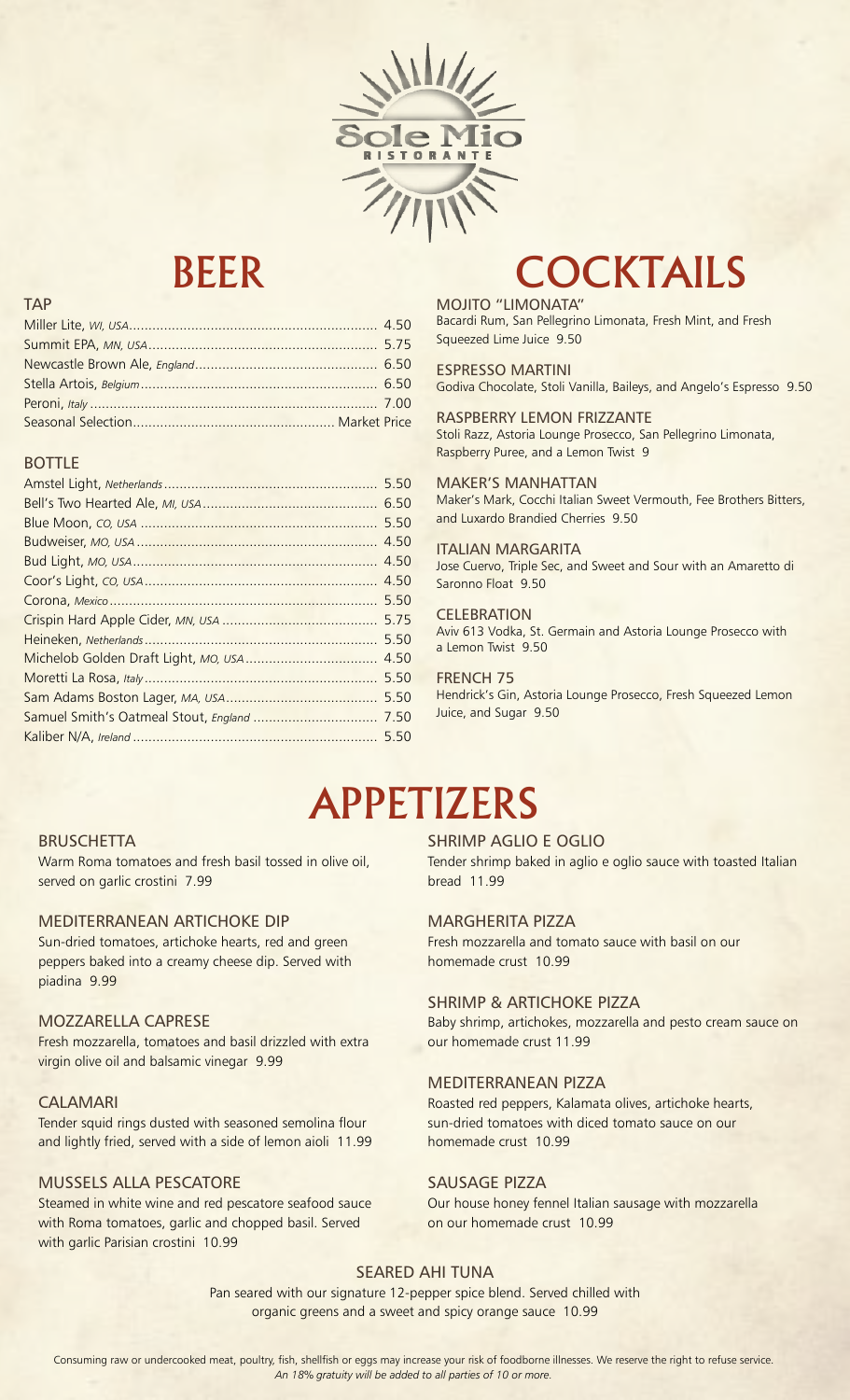

# SOUP AND SALAD BAKED PASTA

SOUP OF THE DAY Ask your server for today's selections Cup 4.50 | Bowl 7

### POACHED PEAR BALSAMIC SALAD

Bartlett pears poached in port wine and balsamic vinegar on top of a blend of mixed greens and romaine lettuce with walnuts, gorgonzola cheese and balsamic vinaigrette 10.99 ADD CHICKEN 3.50 ADD SHRIMP 4.50 ADD STEAK 6.00

### GRILLED SALMON SALAD

Grilled orange-glazed Atlantic salmon served on a bed of romaine, baby arugula and fresh spinach with Roma tomatoes, shaved parmesan cheese and blood orange vinaigrette 15.99

### GRILLED CHICKEN CAESAR

Grilled chicken breast and romaine lettuce, Roma tomatoes, shaved parmesan and croutons, tossed with our house Caesar dressing 13.99

ADD A HOUSE SALAD FOR 2.99 OR A CAESAR OR POACHED PEAR SALAD FOR 3.99

### SEAFOOD CANNELLONI

Shrimp, scallops and white fish wrapped in a sheet of pasta, topped with a seafood sherry cream sauce and baked 17.99

### LASAGNA

Layers of pasta with our homemade Bolognese sauce, bechamel, mozzarella and parmesan cheese 15.50

### MOSTACCIOLI SICILIANI

Penne pasta mixed with our fresh tomato sauce, Italian sausage, onions, red and green peppers, topped with mozzarella cheese 15.99

# PASTA ADD A HOUSE SALAD FOR 2.99 OR

A CAESAR OR POACHED PEAR SALAD FOR 3.99

### LINGUINE AGLIO POSITANO

Tossed with sun-dried tomatoes, artichoke hearts, Kalamata olives and spinach in a special aglio e oglio sauce 12.99 ADD SAUTÉED SHRIMP 4.50 ADD GRILLED CHICKEN 3.50

### SPAGHETTI GAMBERETTI

Sautéed shrimp, ripe Roma tomatoes, fresh chopped basil and minced garlic tossed in olive oil 17.50

### SPAGHETTI AL POMODORO FRESCO

Ripe Roma tomatoes, fresh chopped basil and minced garlic tossed in olive oil 12.99 ADD GRILLED CHICKEN 3.50

### MARSALA RAVIOLI

Chicken and portabella filled ravioli with sauteed chicken and portabella mushrooms in a creamy sweet marsala sauce 17.99

### CRAB RAVIOLI Stuffed with crab and cheese with red, green and yellow peppers in a Grand Marnier parmesan cream sauce 17.99

LINGUINI AL FRUITTI DI MARE Clams, mussels, shrimp and Atlantic cod sautéed in our red pescatore seafood sauce 19.99

PESTO SALMON LINGUINI

Atlantic salmon sauteed with asparagus and artichokes in a creamy pesto fresca sauce 17.50

### SPAGHETTI & MEATBALLS

Smothered in fresh tomato sauce 13.99

### FETTUCCINE CHICKEN ALFREDO PRIMAVERA Sauteed chicken and a medley of carrots, broccoli, mushrooms and yellow squash in a parmesan cream sauce 15.50

### FETTUCCINE BOLOGNESE

Our Nonna's tomato sauce infused with seasoned ground beef 12.99

### PENNE ROSA CON CARNE

Penne pasta tossed in our hearty rosa sauce with tomato, parmesan cream, gorgonzola and seasoned ground beef 13.50

### CHICKEN & SPINACH GNOCCHI

Gnocchi tossed with sauteed chicken and fresh spinach in a pesto parmesan cream sauce with gorgonzola cheese 16.99

Consuming raw or undercooked meat, poultry, fish, shellfish or eggs may increase your risk of foodborne illnesses. We reserve the right to refuse service. *An 18% gratuity will be added to all parties of 10 or more.*